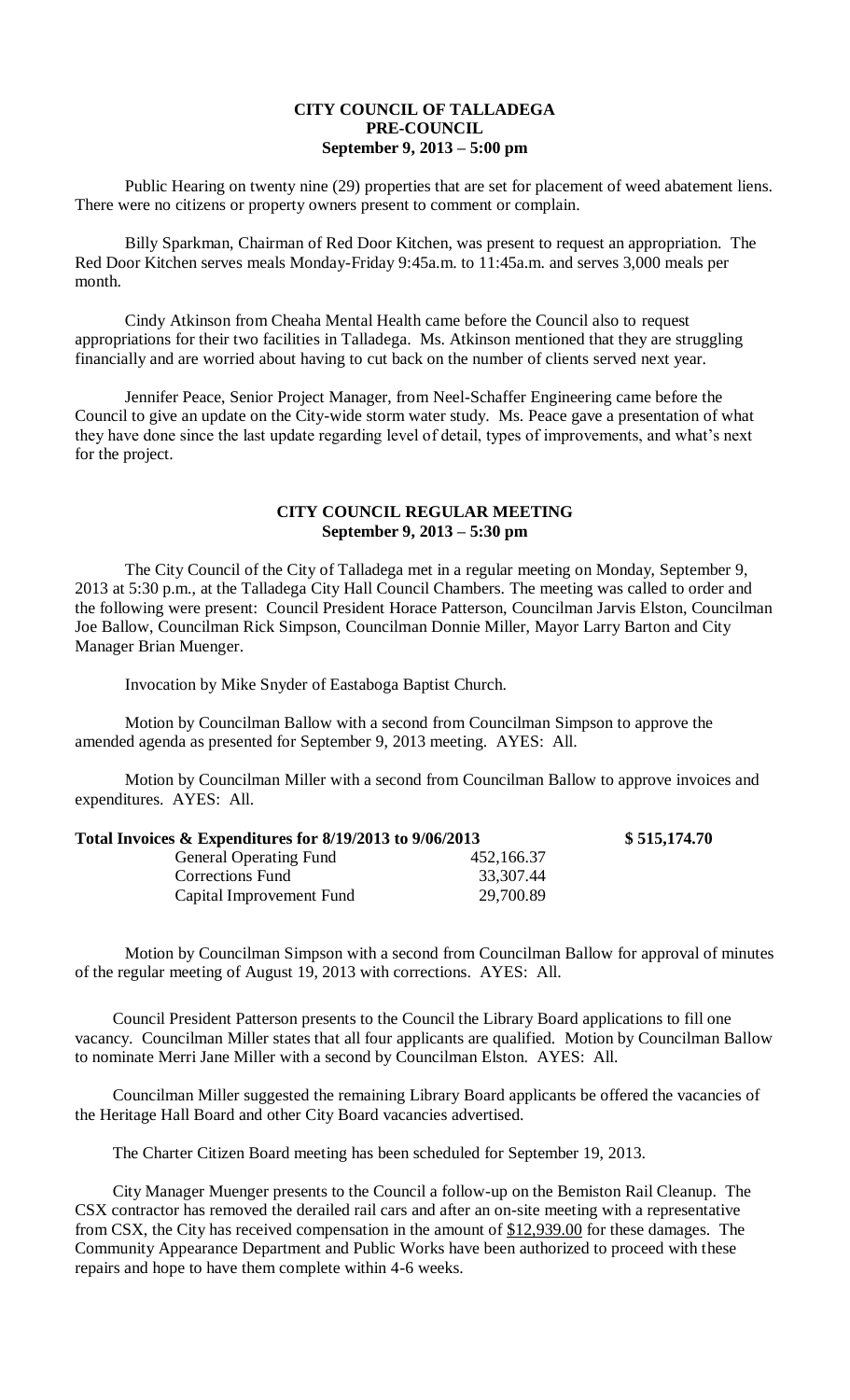City Manager Muenger defers to Interim Chief Busby regarding the Byrne Grant Award. Interim Chief Busby came before the Council to announce that the Talladega Police Department received the 2013 Byrne Grant Award which is in the amount of \$10,381.00. As set forth in the application these funds will be divided between the City and the County, with the City receiving \$6,228.60. These funds will be utilized for the replacement of laptop computers used by Patrol units, various equipment for the Detective division, and computer equipment for the Record's Clerk.

Interim Chief Busby came before the Council to give an update on the Drive Sober or Get Pulled Over campaign, an initiative funded by ADECA. On August 29, 2013, multiple checkpoints were held utilizing off duty officers. Officers made contact with 327 citizens during these checkpoints, issuing fifty-two (52) citations.

 Motion by Councilman Simpson with a second by Councilman Ballow to approve the Alcohol License for Taki's Grill. AYES: All.

**Ordinance #1756** moratorium on licensing of title pawn and payday advance business.

Motion by Councilman Ballow with a second from Councilman Miller for immediate consideration of Ordinance #1756. Roll Call. AYES: All.

Motion by Councilman Miller with a second by Councilman Ballow for reading of the heading only of Ordinance #1756. Roll Call. AYES: All.

AN ORDINANCE TO IMPOSE A MORATORIUM ON THE LICENSING OF TITLE PAWNS AND PAY ADVANCE BUSINESSES IN THE CITY OF TALLADEGA, ALABAMA.

Motion by Councilman Miller with a second from Councilman Ballow for adoption of Ordinance #1756. AYES: All.

**Ordinance #1757** approving the surplus of certain municipal property (Wehadkee Dye Plant located along West Street and Jackson Street).

Motion by Councilman Miller with a second from Councilman Elston for immediate consideration of Ordinance #1757. Roll Call. AYES: Council President Patterson and Councilman Ballow. NAYS: Simpson.

Ordinance #1757 is tabled until the next Council Meeting.

**Resolution #2858** authorizing a weed abatement lien on 102 McClelland Street.

**Resolution #2859** authorizing a weed abatement lien on vacant lot on Knox Street. (Parcel ID 1306233015009000)

**Resolution #2860** authorizing a weed abatement lien on vacant lot on Knox Street (Parcel ID 1306233015010000)

**Resolution #2861** authorizing a weed abatement lien on 615 Avenue F

**Resolution #2862** authorizing a weed abatement lien on 617 Avenue F

**Resolution #2863** authorizing a weed abatement lien on 413 East Sloan Avenue

**Resolution #2864** authorizing a weed abatement lien on 720 Green Acres Drive

**Resolution #2865** authorizing a weed abatement lien on vacant lot on Spring Street N. (Parcel ID 1308272014007001).

**Resolution #2866** authorizing a weed abatement lien on 516 North Court Street.

**Resolution #2867** authorizing a weed abatement lien on 507 19<sup>th</sup> Street.

**Resolution #2868** authorizing a weed abatement lien on 600 Pine Street.

**Resolution #2869** authorizing a weed abatement lien parcel on corner of Lincoln and Pine Street (Parcel ID 1305214009001000)

**Resolution #2870** authorizing a weed abatement lien on vacant lot on Sloan Avenue (Parcel ID 1305223008001000)

**Resolution #2871** authorizing a weed abatement lien on vacant lot on corner of Cobb and McMillan Street (Parcel ID 1307263013057000).

**Resolution #2872** authorizing a weed abatement lien on 713 Cherokee Street.

**Resolution #2873** authorizing a weed abatement lien on 914 Lancaster Street.

**Resolution #2874** authorizing a weed abatement lien on 114 Jackson Street.

**Resolution #2875** authorizing a weed abatement lien on 108 Jackson Street/ vacant lot.

**Resolution #2876** authorizing a weed abatement lien on 520 North Court Street

**Resolution #2877** authorizing a weed abatement lien on 904 Summer Street.

**Resolution #2878** authorizing a weed abatement lien on vacant lot on Nolan Street (Parcel ID 1308284003013000).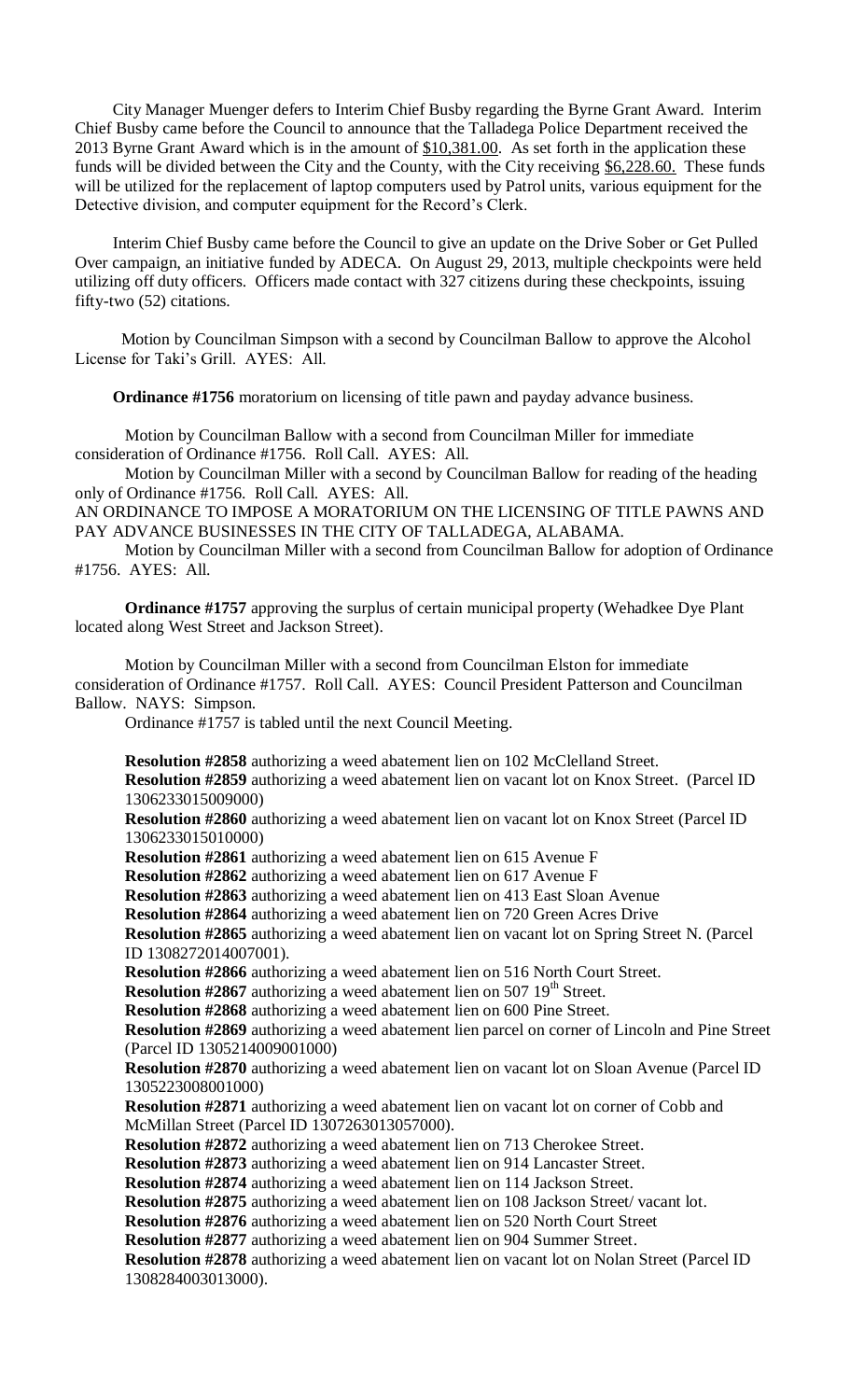**Resolution #2879** authorizing a weed abatement lien on vacant lot on Nolan Street (Parcel ID 1308284003015000).

**Resolution #2880** authorizing a weed abatement lien on Old Club on Highway 21 North. **Resolution #2881** authorizing a weed abatement lien on 720 Pulliam Street.

**Resolution #2882** authorizing a weed abatement lien on 112 West Damon Street

**Resolution #2883** authorizing a weed abatement lien on Radio Station on Highway 21.

**Resolution #2884** authorizing a weed abatement lien on 406 & 408 East Parkway.

**Resolution #2885** authorizing a weed abatement lien on vacant lot on Hill Street (Parcel ID 1305224024005000).

**Resolution #2886** authorizing a weed abatement lien on 301 Dumas Avenue. **Resolution #2887** approving letter of credit for First National Bank for the ADECA Local Government Energy Loan Program in the amount of \$257,228.54.

**Resolution #2888** approving personnel policy requiring all employees enroll in direct deposit within 60 days.

**Resolution #2889** approving a contract with CDG Engineering for the Frazier Farm CDBG Project to survey 9 parcels in the project area for a cost of \$7,750.

**Resolution #2890** approving an even split with employees of the 5% increase in insurance premiums effective October 1, 2013.

**Resolution #2891** approving surplus of numerous items replaced during the Trane Energy Retrofit Project.

Motion by Councilman Ballow for approval of Resolution #2858-#2891 with a second by Councilman Miller. Roll Call. AYES: All.

**Resolution #2892** approving a contract extension with Advanced Disposal for solid waste disposal per bid specifications with a Consumer Price Index increase of 0.9% (\$0.15/month) as allowed by contract. This is the third and final year of the contract.

**Resolution #2893** approving a contract extension with Brown & Bigelow for work uniforms with an increase in price of \$1.10 per shirt for screen printing and \$1.55 per shirt for an embroidered logo. This is the second and final year of the contract.

**Resolution #2894** approving a contract extension with Alexander Construction for sidewalk rehabilitation and restoration at no increase in price.

**Resolution #2895** approving a contract extension with A1 Tree Service for tree removal and trimming with no increase in price.

**Resolution #2896** approving a contract extension with Vulcan Heating & Air for maintenance of all City buildings with no increase in price.

**Resolution #2897** approving a contract extension with Usrey Funeral Home for opening and closing of graves at Oak Hill Cemetery with no increase in price.

Motion by Councilman Ballow for approval of Resolution #2892-#2897 with a second by Councilman Elston. Roll Call. AYES: All.

**Resolution #2898** approving a contract with R.K. Allen Oil for petroleum and gasoline.

Motion by Councilman Elston with a second by Councilman Ballow to approve Resolution #2898. Roll Call. AYES: Council President Patterson and Councilman Miller, ABSTAIN: Councilman Simpson.

**Resolution #2899** approving contracts with Express Oil and King Tire for vehicle maintenance. **Resolution #2900** approving contracts with C&S Chemical, Industrial Chemicals, Pennco, Harcros Chemicals, DPC Enterprises, and Chemrite for water treatment chemicals **Resolution #2901** approving contracts with Chemrite and Harcros Chemicals for pool chemicals. **Resolution #2902** approving contracts with Vellano Corporation, Empire Pipe and Supply Company, HD Supply Waterworks, Southern Pipe, Consolidated Pipe and Supply Inc., G&C Supply Company and M&H Valve Company for water construction supplies. **Resolution #2903** approving a contract with Merrell Brothers for sludge disposal. **Resolution #2904** approving contracts with WCA, Advanced Disposal and Macs Vacs for dumpster/roll off containers.

**Resolution #2905** approving contracts with Quill Corporation, Pitney Bowes and Supplies Outlet for office supplies.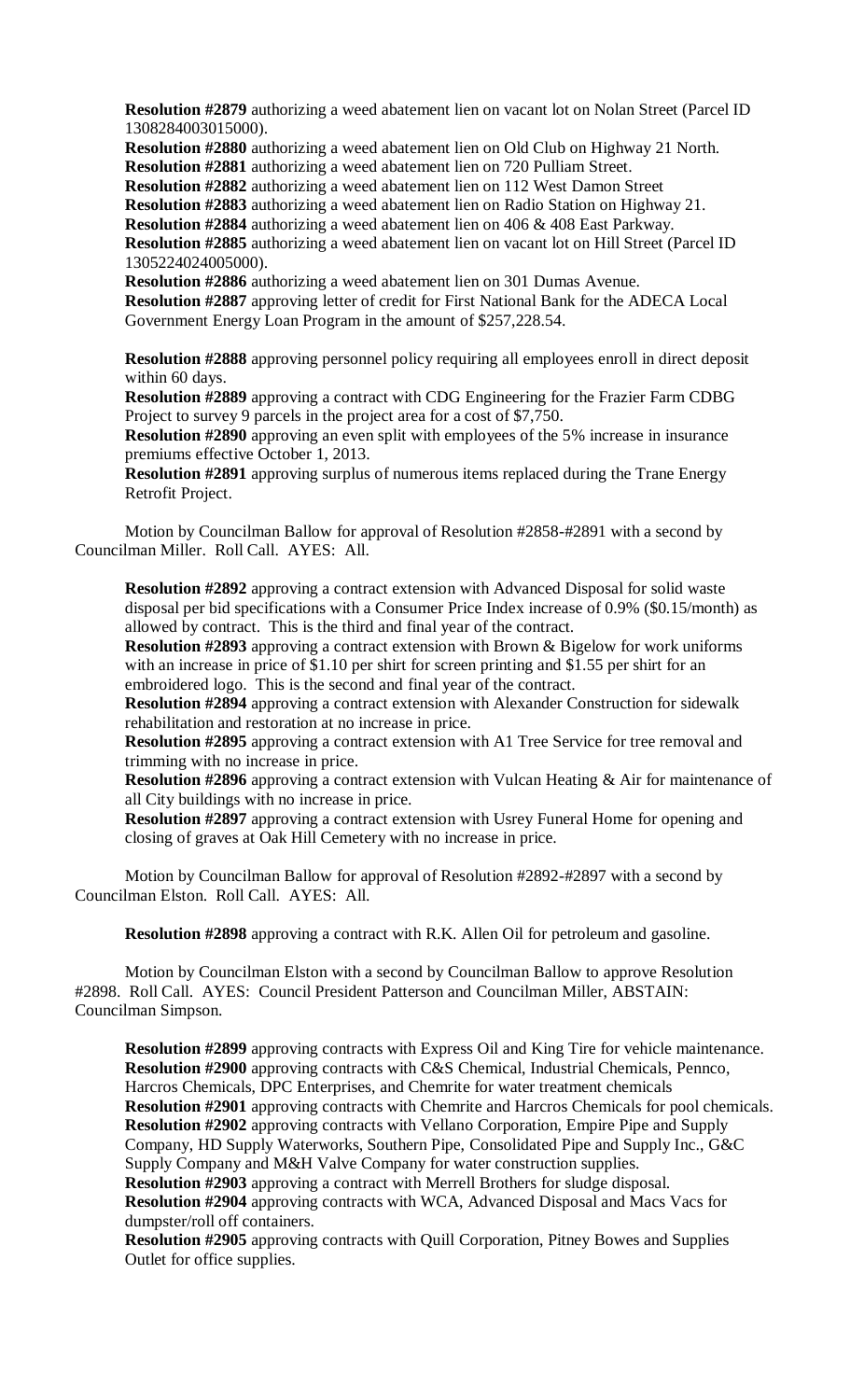**Resolution #2906** approving contracts with JanPak, Dade Paper Supply, Brannon's Office City and Calico Industries for janitorial supplies.

**Resolution #2907** approving contracts with McCartney Construction Company Inc. and Webb Concrete for stone/gravel products.

**Resolution #2908** approving a contract with Jim's Asphalt for cold mix products. **Resolution #2909** approving contracts with Taylor Power Systems and Power Pro-Tech Services for generator services.

**Resolution #2910** approving a contract with Armstrong LLC for mowing overgrown lots **Resolution #2911** approving a contract with Evergreen Lawn Care for grounds maintenance. **Resolution #2912** approving a contract with American Pest Control for pest control services. **Resolution #2913** approving a contract with Nohab Garing for computers and computer services **Resolution #2914** approving a contract with Coosa Valley Propane for propane products. **Resolution #2915** approving contracts with Waites Concrete Company Inc. and Webb Concrete for concrete products.

**Resolution #2916** approving a contract with The Vellano Corporation for plastic storm pipes. **Resolution #2917** approving a contract with Alexander Construction for utility cut patching. **Resolution #2918** approving contracts with Vulcan Signs, G&C Supply and Traffic Signs for traffic signs and posts.

Motion by Councilman Elston for approval of Resolution #2899-#2918 with a second by Councilman Ballow. Roll Call. AYES: All.

**Resolution #2919** approving a contract with Talladega College for use of the Ben E. Bruner Sports Complex for softball and soccer at a rate of \$1,000 per year.

**Resolution #2920** approving a contract with Talladega College for use of the Spring Street Indoor Pool for calisthenics from October 2013 to January 2014 for \$400 per month. **Resolution #2921** approving a contract with Harvest Group for use of rooms at Mabra Center. **Resolution #2922** approving a contract with Tanya Ingram (Kids Gym) for lease of the Brecon Recreation Center for \$350/month.

Motion by Councilman Ballow for approval of Resolution #2919-#2922 with a second by Councilman Miller. Roll Call. AYES: All.

**Resolution #2923** approving a contract with Miller's BBQ for operation of concession stands at a fee of \$100/week for football/soccer, \$150/week for baseball/softball and \$150/week for basketball.

Motion by Councilman Ballow with a second by Council President Patterson to approve Resolution #2923. Roll Call. AYES: Councilman Elston, ABSTAIN: Councilman Miller and Councilman Simpson.

Motion by Councilman Elston with a second by Councilman Ballow to approve invoices and expenditures for the Water Department. AYES: All.

| Water Department Expenditures for 08/23/2013 to 09/05/2013 |            | \$610,229.50 |
|------------------------------------------------------------|------------|--------------|
| <b>O</b> perations & Maintenance                           | 149,367.80 |              |
| Revenue                                                    | 460,861.70 |              |

**Resolution #2924** approving a contract with Insite Engineering for site survey, engineering design, contract administration and resident observation of the Shocco Pump Station for a cost not to exceed \$29,750

**Resolution #2925** approving an increase of \$43,000 on a contract with Insite Engineering for cleaning and inspection services on sewer lines bringing the entire contract to \$130,000.

Motion by Councilman Elston with a second by Councilman Miller for approval of Resolution #2924 and #2925. Roll Call. AYES: All.

City Manager Muenger brought before the Council the Proposed Paving Plan. A proposed budget of \$2.2 million has been set forth, utilizing capital improvement funds, contributions from the Water and Sewer Department and Gas & Oil Tax Funds. Council President Patterson encouraged every Councilman to ride the roads with the City Manager and/or Public Works Director Philips to see the roads themselves.